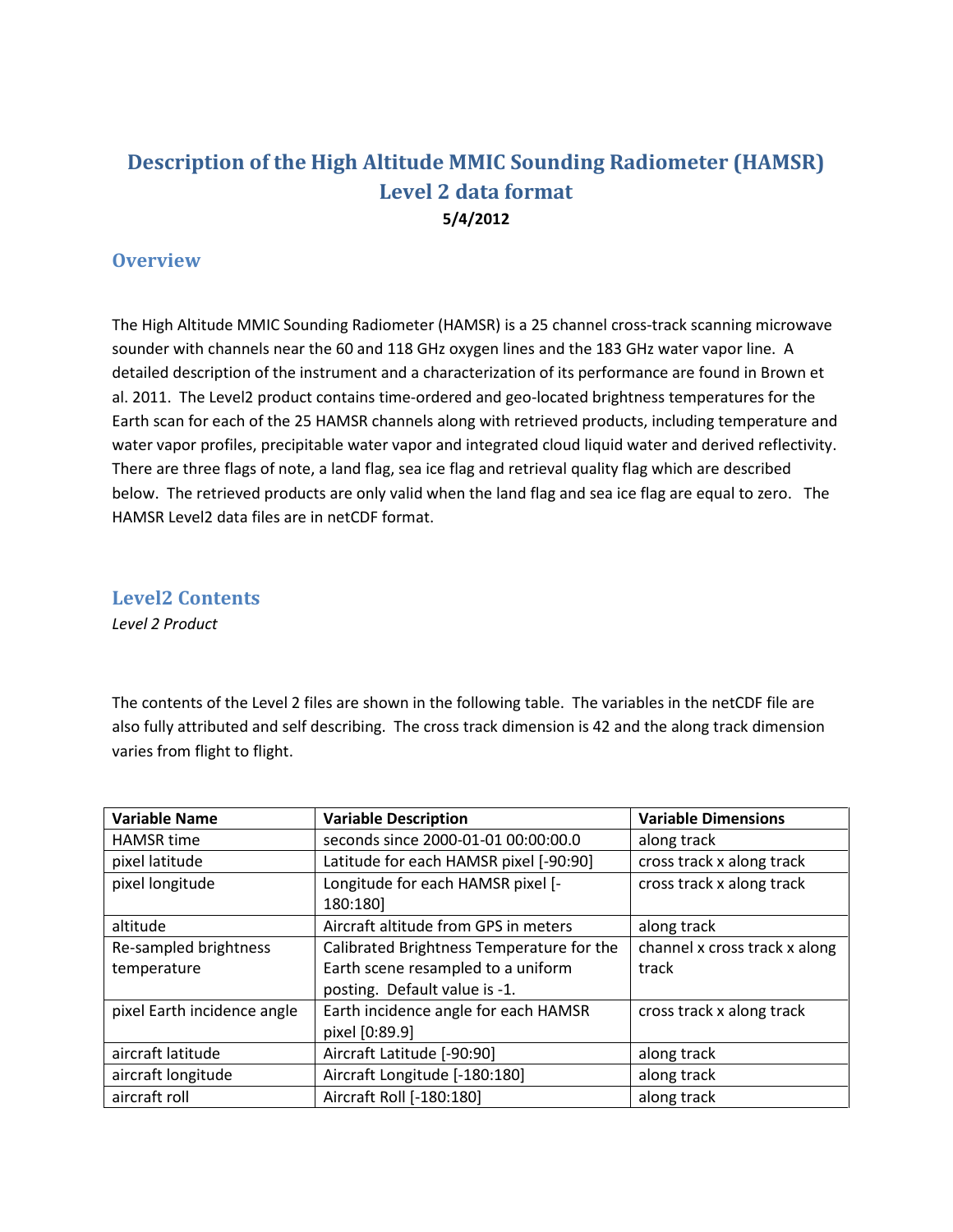| aircraft pitch                 | Aircraft Pitch [-180:180]                    | along track                 |
|--------------------------------|----------------------------------------------|-----------------------------|
| aircraft heading               | Aircraft Heading [-180:180]                  | along track                 |
| Land flag                      | $0$ – ocean                                  | cross track x along track   |
|                                | >0- not ocean (retrievals currently not      |                             |
|                                | valid over land)                             |                             |
| Sea Ice Flag derived from      | $0 - no$ sea ice                             | along track                 |
| <b>NCEP</b>                    | 1- sea ice present (retrievals not valid)    |                             |
| Ancillary surface              | Surface temperature from NCEP (K)            | along track                 |
| temperature                    |                                              |                             |
| Ancillary surface elevation    | Surface elevation from NCEP (m)              | along track                 |
| Ancillary surface pressure     | Surface pressure from NCEP (mb)              | along track                 |
| Ancillary surface wind         | Surface wind speed from NCEP (m/s)           | along track                 |
| speed                          |                                              |                             |
| HAMSR precipitable water       | Integrated water vapor in cm                 | cross track x along track   |
| vapor-regression               |                                              |                             |
| algorithm                      |                                              |                             |
| HAMSR cloud liquid water -     | Integrated cloud liquid water in mm          | cross track x along track   |
| regression algorithm           |                                              |                             |
| <b>HAMSR Air Temperature</b>   | Vertical air temperature from HAMSR at       | cross track x along track x |
| Profile                        | 33 levels [K]                                | vertical                    |
| <b>HAMSR Absolute Humidity</b> | Vertical Absolute Humidity from HAMSR at     | cross track x along track x |
| Profile                        | 33 levels $[g/m^3]$                          | vertical                    |
| HAMSR Cloud Liquid Water       | Vertical cloud liquid water density from     | cross track x along track x |
| Profile                        | HAMSR at 33 levels $[g/m^3]$                 | vertical                    |
| <b>HAMSR Relative Humidity</b> | Vertical relative humidity from HAMSR at     | cross track x along track x |
| Profile                        | 33 levels [%]                                | vertical                    |
| <b>HAMSR Potential</b>         | Vertical potential temperature derived       | cross track x along track x |
| <b>Temperature Profile</b>     | from HAMSR profiles at 33 levels [K]         | vertical                    |
| <b>HAMSR Equivalent</b>        | Vertical equivalent potential temperature    | cross track x along track x |
| <b>Potential Temperature</b>   | derived from HAMSR profiles at 33 levels     | vertical                    |
| Profile                        | [K]                                          |                             |
| <b>HAMSR Lifting</b>           | Lifting condensation level derived from      | cross track x along track   |
| <b>Condensation Level</b>      | HAMSR profiles [mb]                          |                             |
| <b>HAMSR Level of Free</b>     | Level of free convection derived from        | cross track x along track   |
| Convection                     | HAMSR profiles [mb]                          |                             |
| HAMSR precipitable water       | Integrated water vapor derived from          | cross track x along track   |
| vapor from profile             | HAMSR absolute humidity profile in cm        |                             |
| HAMSR cloud liquid water       | Integrated cloud liquid water derived from   | cross track x along track   |
| from profile                   | HAMSR cloud water profile in cm              |                             |
| HAMSR air temperature at       | Air temperature at surface retrieved from    | cross track x along track   |
| the surface                    | HAMSR [K]                                    |                             |
| HAMSR relative humidity at     | Relative humidity at surface retrieved       | cross track x along track   |
| the surface                    | from HAMSR [%]                               |                             |
| HAMSR absolute humidity        | Absolute humidity at surface retrieved       | cross track x along track   |
| at the surface                 | from HAMSR [K]                               |                             |
| HAMSR air temperature at       | Air temperature at flight altitude retrieved | cross track x along track   |
| the flight altitude            | from HAMSR [K]                               |                             |